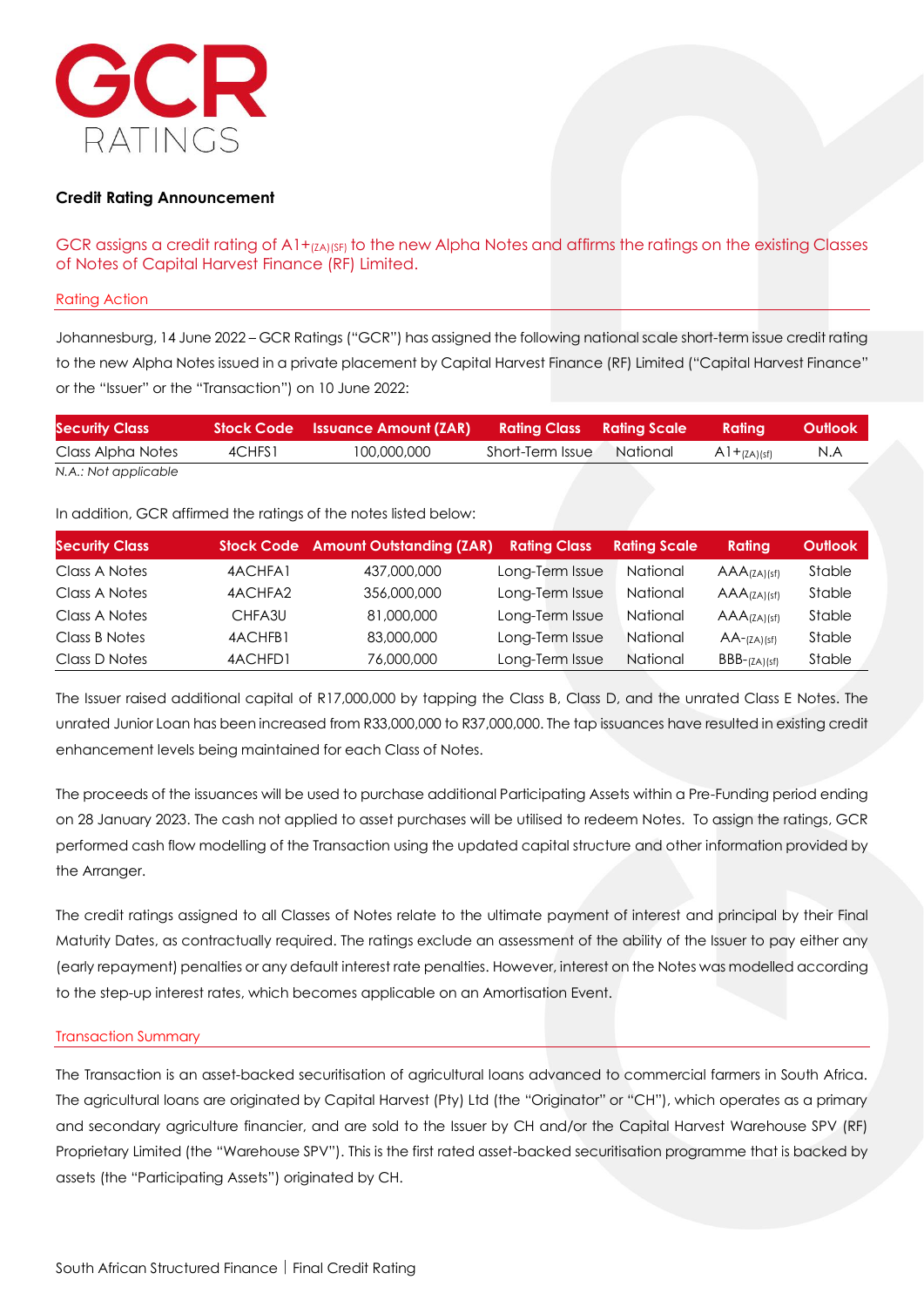On the Transaction's Initial Issue Date in December 2021, Class A, B, D, and E Notes were issued. Subsequently, in June 2022, the Issuer raised R100m in new senior Alpha Notes and tapped R17m across the Class B, D, and E Notes to maintain the Capital Structure Covenants. The proceeds will fund the acquisition of Participating Assets and the Liquidity Reserve to the required amount.

The Issuer had cash of R134m as at 31 March 2022, including an amount still in the Asset Acquisition Pre-Funding Period. Amounts not utilised at the end of the Asset Acquisition Pre-Funding Periods relating to the Initial Issuance and this subsequent issuance will be used to redeem the most senior Class of Notes. Interest and principal on all the Notes issued is to be paid quarterly on each Payment Date during the Revolving Period and monthly in the Amortisation Period.

The loans purchased by the Issuer are backed by many forms of security, including suretyships and Indemnity Bonds registered in favour of the Mortgage SPV.

# Rating Rationale

GCR modelled the Transaction's cash flows according to the final (post new issuance) capital structure, Priority of Payments, and other contractual provisions, applying its Criteria for Rating Structured Finance Transactions, September 2018. While the Transaction is an evergreen transaction, the cash flows were modelled as per the Pre-Enforcement Priority of Payments applicable in an Amortisation Period, as per the abovementioned criteria. GCR modelled the asset margin for Capital Harvest Finance at the covenant level to simulate a breach of an amortisation trigger. Defaults, prepayments, and arrears were modelled according to GCR's standard Asset-Backed Securities ("ABS") methodology and assumptions. GCR used the value of immovable property over which a first ranking Indemnity Bond is registered to assess the security value for its modelling of recoveries on defaulted loans. Such recoveries were modelled according to GCR's Criteria for Rating Residential Mortgage-Backed Securities ("RMBS"), November 2018, taking into account the Loan to Value ("LTV") Portfolio Covenants. Adjustments to account for the provincial agricultural sector's economic contribution were made to stress the values of these properties.

The rating outcome is a direct result of the modelling of the Transaction's cash flows in specific rating scenarios, with stresses applied to defaults, recoveries, prepayments, and interest rates, *inter alia*, that increase in severity with each rating level. GCR modelled two scenarios, Scenarios (1), where the obligor concentration limits, which have not changed since the initial issuance, determine modelled defaults, and Scenario (2), where the Default Base Case and default multiple determine modelled defaults. In both cases, the recovery rates are determined based on covenanted LTVs which have not changed. GCR received the updated historical default data up to March 2022 and noted that performance aligned with expectations. The most conservative rating outcome of the two scenarios was selected for each class of Notes. The various Classes of Notes pass with interest and principal paid in full by their Final Maturity Dates in all the stressed scenarios modelled at levels of severity that correspond with their assigned ratings. GCR notes that the untimely payment of interest or principal does not necessarily constitute an Event of Default as per Transaction documentation. Therefore, the Transaction was modelled for the ultimate payment of interest and principal.

No breaches of covenants and no Non-Performing Loans ("NPLs") or arrears were reported in the investor report of March 2022. The Transaction is therefore performing in line with expectations.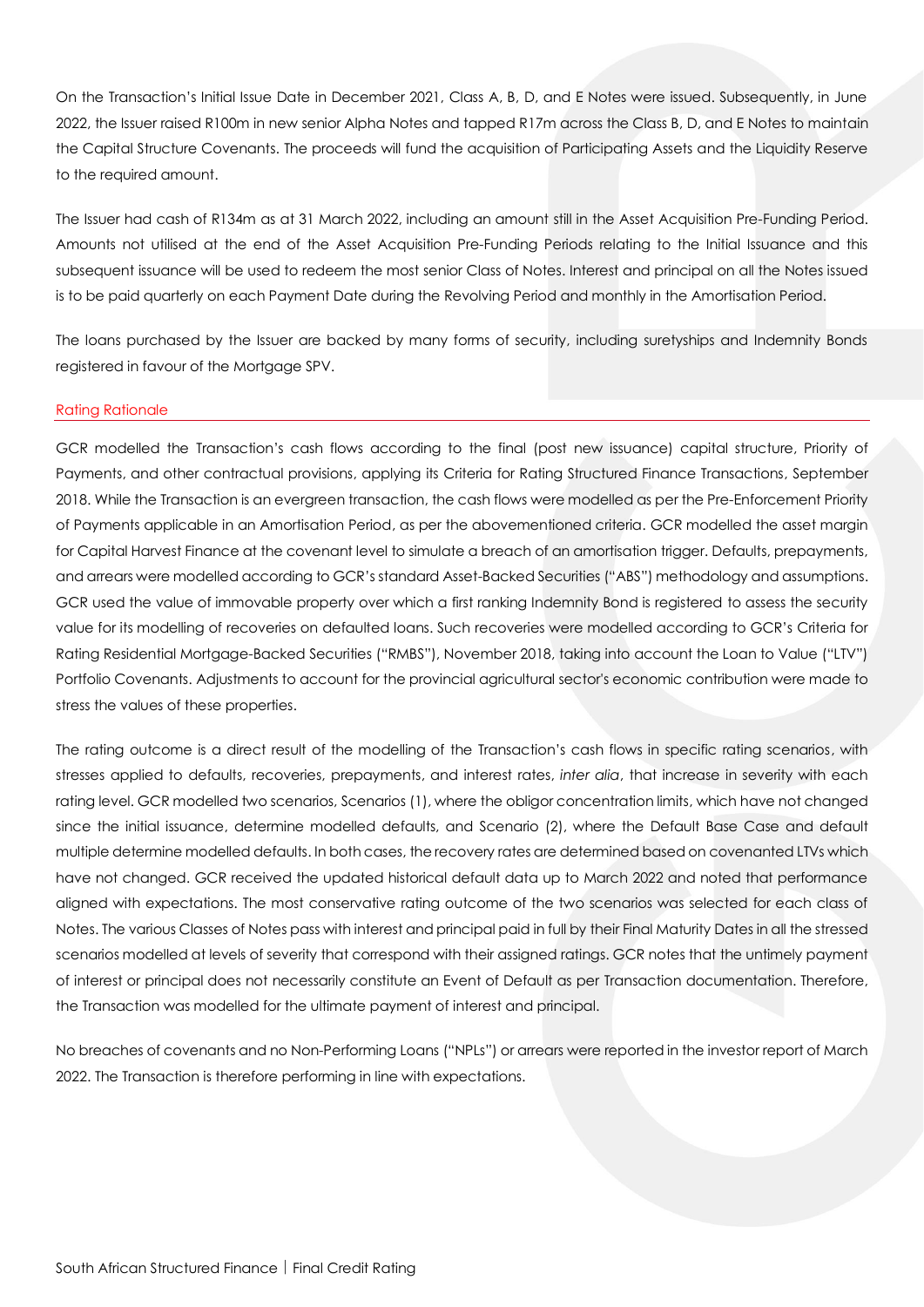## Analytical Contacts

Johannesburg, ZA KefilweT@GCRratings.com +27 11 784 1771

Johannesburg, ZA YehudaM@GCRratings.com +27 11 784 1771

Johannesburg, ZA [Yohan@GCRratings.com](mailto:Yohan@GCRratings.com) +27 11 784 1771

**Primary analyst** Kefilwe Thubisi Structured Finance and Securitisation Analyst

**Secondary analyst** Tehuda Markovitz Structured Finance and Securitisation Analyst

**Committee chair** Tohan Assous Sector Head: Structured Finance and Securitisation

## Related Criteria and Reports

Criteria for the GCR Ratings Framework – January 2022 Criteria for Rating Structured Finance Transactions – September 2018 Criteria for Rating Residential Mortgage-Backed Securities – November 2018 Criteria for Rating Consumer Asset-Backed Securities – September 2018 Criteria for Rating Servicer Quality – April 2021 Criteria for Rating Financial Institutions, May 2019 Rating Scales, Symbols, and Definitions – May 2022

# Ratings History

| <b>Notes Class</b> | <b>Review</b> | <b>Rating scale</b> | <b>Private Rating</b>       | <b>Outlook/Watch</b> | Date          |
|--------------------|---------------|---------------------|-----------------------------|----------------------|---------------|
| 4ACHFA1            | Initial       | National            | $AAA$ <sub>ZA</sub> )(sf)   | Stable Outlook       | December 2021 |
| 4ACHFA2            | Initial       | National            | $AAA$ <sub>ZA)</sub> $(sf)$ | Stable Outlook       | December 2021 |
| CHFA3U             | Initial       | National            | $AAA$ <sub>ZA</sub> ) (sf)  | Stable Outlook       | December 2021 |
| 4ACHFB1            | Initial       | National            | $AA$ - $(ZA)(sf)$           | Stable Outlook       | December 2021 |
| 4ACHFD1            | Initial       | National            | $BBB-(ZA)(sf)$              | Stable Outlook       | December 2021 |

#### **Glossary**

| <b>Account Bank</b>               | A bank where the transaction account is held.                                                                                                                                                                                                                                                    |
|-----------------------------------|--------------------------------------------------------------------------------------------------------------------------------------------------------------------------------------------------------------------------------------------------------------------------------------------------|
| Administrator                     | A transaction appointed agent responsible for the managing of a Conduit or a Special Purpose Vehicle. The responsibilities<br>may include maintaining the bank accounts, making payments and monitoring the transaction performance.                                                             |
| Advance                           | A lending term, to transfer funds from the creditor to the debtor.                                                                                                                                                                                                                               |
| Agent                             | An agreement where one party (agent) concludes a juristic act on behalf of the other (principal). The agent undertakes to<br>perform a task or mandate on behalf of the principal.                                                                                                               |
| Agreement                         | A negotiated and usually legally enforceable understanding between two or more legally competent parties.                                                                                                                                                                                        |
| Amortisation<br>Period            | A period that may follow the Revolving Period of a transaction, during which the outstanding balance of the related securities<br>may be partially repaid.                                                                                                                                       |
| Amortisation                      | From a liability perspective, the paying off of debt in a series of instalments over a period of time. From an asset perspective,<br>the spreading of capital expenses for intangible assets over a specific period of time (usually over the asset's useful life).                              |
| Arrears                           | An overdue debt, liability or obligation. An account is said to be 'in arrears' if one or more payments have been missed in<br>transactions where regular payments are contractually required.                                                                                                   |
| <b>Asset Backed</b><br>Securities | Securitisation: debt securities issued that are backed or covered by a pool of assets or receivables (auto loans and leases,<br>consumer loans, commercial assets, credit cards, mortgage loans).                                                                                                |
| Asset                             | A resource with economic value that a company owns or controls with the expectation that it will provide future benefit.                                                                                                                                                                         |
| Bond                              | A long term debt instrument issued by either a company, institution or the government to raise funds.                                                                                                                                                                                            |
| Capital                           | The sum of money that is invested to generate proceeds.                                                                                                                                                                                                                                          |
| Cash                              | Funds that can be readily spent or used to meet current obligations.                                                                                                                                                                                                                             |
| Covenant                          | A provision that is indicative of performance. Covenants are either positive or negative. Positive covenants are activities that<br>the borrower commits to, typically in its normal course of business. Negative covenants are certain limits and restrictions on the<br>borrowers' activities. |
| Credit Ratina<br>Agency           | An entity that provides credit rating services.                                                                                                                                                                                                                                                  |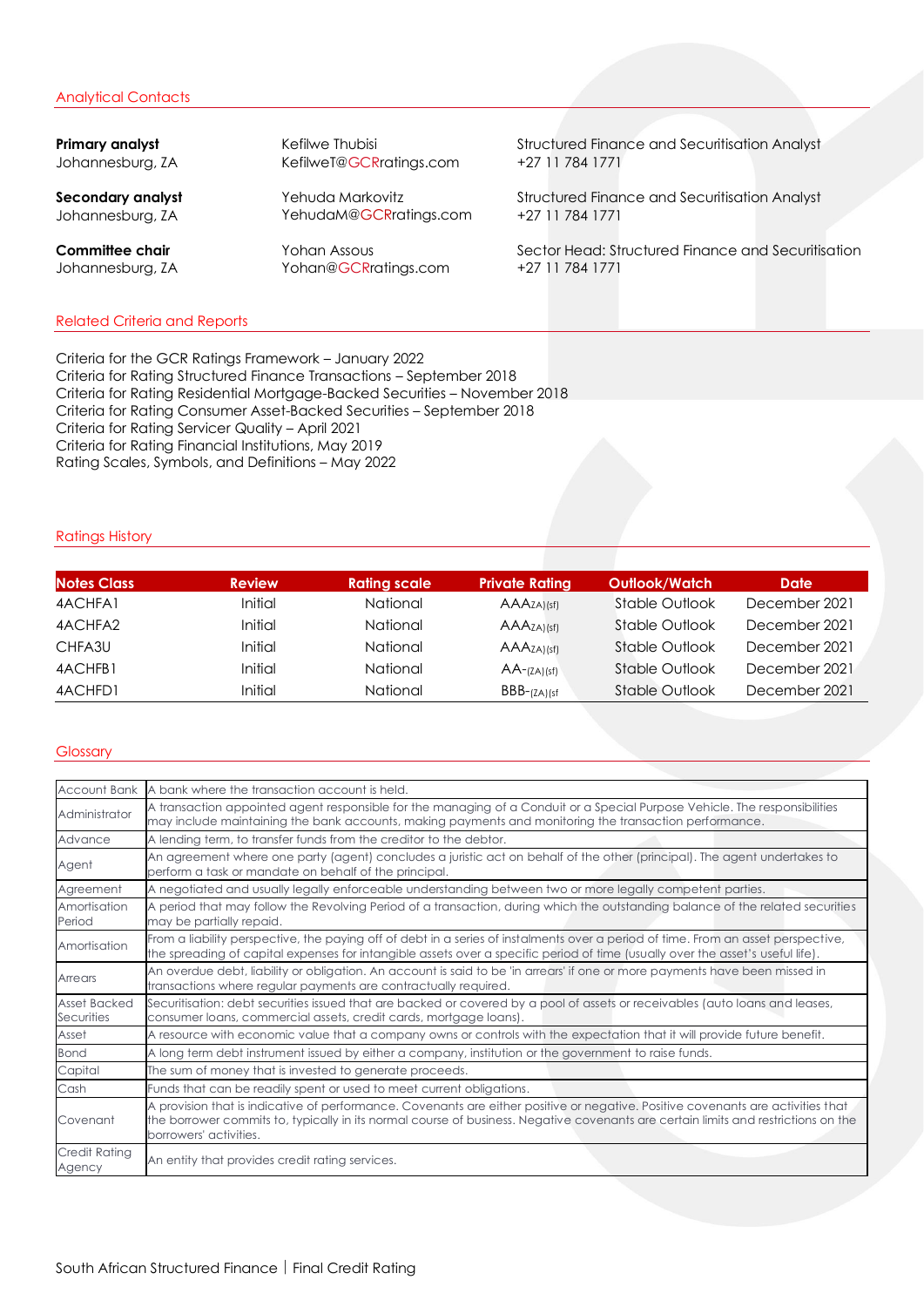| Credit Rating            | An opinion regarding the creditworthiness of an entity, a security or financial instrument, or an issuer of securities or financial<br>instruments, using an established and defined ranking system of rating categories.                                                                                                                                                                                                                                                                                                                 |
|--------------------------|-------------------------------------------------------------------------------------------------------------------------------------------------------------------------------------------------------------------------------------------------------------------------------------------------------------------------------------------------------------------------------------------------------------------------------------------------------------------------------------------------------------------------------------------|
| Credit                   | A contractual agreement in which a borrower receives something of value now, and agrees to repay the lender at some date<br>in the future, generally with interest. The term also refers to the borrowing capacity of an individual or company                                                                                                                                                                                                                                                                                            |
| Default                  | A default occurs when: 1.) The Borrower is unable to repay its debt obligations in full; 2.) A credit-loss event such as charge-off,<br>specific provision or distressed restructuring involving the forgiveness or postponement of obligations; 3.) The borrower is past<br>due more than 90 days on any debt obligations as defined in the transaction documents; 4.) The obligor has filed for<br>bankruptcy or similar protection from creditors.                                                                                     |
| Financial<br>Institution | An entity that focuses on dealing with financial transactions, such as investments, loans and deposits.                                                                                                                                                                                                                                                                                                                                                                                                                                   |
| Indemnity                | A security or protection against a loss or other financial burden.                                                                                                                                                                                                                                                                                                                                                                                                                                                                        |
| <b>Interest Rate</b>     | The charge or the return on an asset or debt expressed as a percentage of the price or size of the asset or debt. It is usually<br>expressed on an annual basis.                                                                                                                                                                                                                                                                                                                                                                          |
| Interest                 | Scheduled payments made to a creditor in return for the use of borrowed money. The size of the payments will be determined<br>by the interest rate, the amount borrowed or principal and the duration of the loan.                                                                                                                                                                                                                                                                                                                        |
| <b>Issuer</b>            | The party indebted or the person making repayments for its borrowings.                                                                                                                                                                                                                                                                                                                                                                                                                                                                    |
| Junior                   | A security that has a lower repayment priority than senior securities.                                                                                                                                                                                                                                                                                                                                                                                                                                                                    |
| Legal Opinion            | An opinion regarding the validity and enforceable of a transaction's legal documents.                                                                                                                                                                                                                                                                                                                                                                                                                                                     |
| Liquidity                | The speed at which assets can be converted to cash. It can also refer to the ability of a company to service its debt obligations<br>due to the presence of liquid assets such as cash and its equivalents. Market liquidity refers to the ease with which<br>a security can be bought or sold quickly and in large volumes without substantially affecting the market price.                                                                                                                                                             |
| Loan To Value            | Principal balance of a loan divided by the value of the property that it funds. LTVs can be computed as the loan balance to<br>most recent property market value, or relative to the original property market value.                                                                                                                                                                                                                                                                                                                      |
| Loan                     | A sum of money borrowed by a debtor that is expected to be paid back with interest to the creditor. A debt instrument where<br>immovable property is the collateral for the loan. A mortgage gives the lender a right to take possession of the property if the<br>borrower fails to repay the loan. Registration is a prerequisite for the existence of any mortgage loan. A mortgage can be<br>registered over either a corporeal or incorporeal property, even if it does not belong to the mortgagee. Also called a Mortgage<br>bond. |
| Maturity                 | The length of time between the issue of a bond or other security and the date on which it becomes payable in full.                                                                                                                                                                                                                                                                                                                                                                                                                        |
| Obligor                  | The party indebted or the person making repayments for its borrowings.                                                                                                                                                                                                                                                                                                                                                                                                                                                                    |
| Payment Date             | The date on which the payment of a coupon or dividend is made.                                                                                                                                                                                                                                                                                                                                                                                                                                                                            |
| Portfolio                | A collection of investments held by an individual investor or financial institution. They may include stocks,<br>bonds, futures contracts, options, real estate investments or any item that the holder believes will retain its value.                                                                                                                                                                                                                                                                                                   |
| Prepayment               | Any unscheduled or early repayment of the principal of a mortgage/loan.                                                                                                                                                                                                                                                                                                                                                                                                                                                                   |
| Principal                | The total amount borrowed or lent, e.g. the face value of a bond, excluding interest.                                                                                                                                                                                                                                                                                                                                                                                                                                                     |
| Proceeds                 | Funds from issuance of debt securities or sale of assets.                                                                                                                                                                                                                                                                                                                                                                                                                                                                                 |
| Property                 | Movable or immovable asset.                                                                                                                                                                                                                                                                                                                                                                                                                                                                                                               |
| Ranking                  | A priority applied to obligations in order of seniority.                                                                                                                                                                                                                                                                                                                                                                                                                                                                                  |
|                          | Rating Outlook See GCR Rating Scales, Symbols and Definitions.                                                                                                                                                                                                                                                                                                                                                                                                                                                                            |
| Redemption               | The repurchase of a bond at maturity by the Issuer.                                                                                                                                                                                                                                                                                                                                                                                                                                                                                       |
| Repayment                | Payment made to honour obligations in regards to a credit agreement in the following credited order: 3.) Satisfy the due or<br>unpaid interest charges; 4.) Satisfy the due or unpaid fees or charges; and 5.) To reduce the amount of the principal debt.                                                                                                                                                                                                                                                                                |
| <b>Risk</b>              | The chance of future uncertainty (i.e. deviation from expected earnings or an expected outcome) that will have an impact on<br>objectives.                                                                                                                                                                                                                                                                                                                                                                                                |
| Securities               | Various instruments used in the capital market to raise funds.                                                                                                                                                                                                                                                                                                                                                                                                                                                                            |
| Securitisation           | A process of repackaging portfolios of cash-flow producing financial instruments into securities for sale to third parties.                                                                                                                                                                                                                                                                                                                                                                                                               |
| Security                 | One of various instruments used in the capital market to raise funds.                                                                                                                                                                                                                                                                                                                                                                                                                                                                     |
| Servicer                 | A transaction appointed agent that performs the servicing of mortgage loans, loan or obligations.                                                                                                                                                                                                                                                                                                                                                                                                                                         |
| Structured<br>Finance    | A method of raising funds in the capital markets. A Structured Finance transaction is established to accomplish certain funding<br>objectives whist reducing risk.                                                                                                                                                                                                                                                                                                                                                                        |
| Transaction              | A transaction that enables an Issuer to issue debt securities in the capital markets. A debt issuance programme that allows an<br>Issuer the continued and flexible issuance of several types of securities in accordance with the programme terms and<br>conditions.                                                                                                                                                                                                                                                                     |
| Ultimate<br>Payment      | A measure of the principal debt, interest, fees and expenses being repaid over a period of time determined by recoveries.                                                                                                                                                                                                                                                                                                                                                                                                                 |